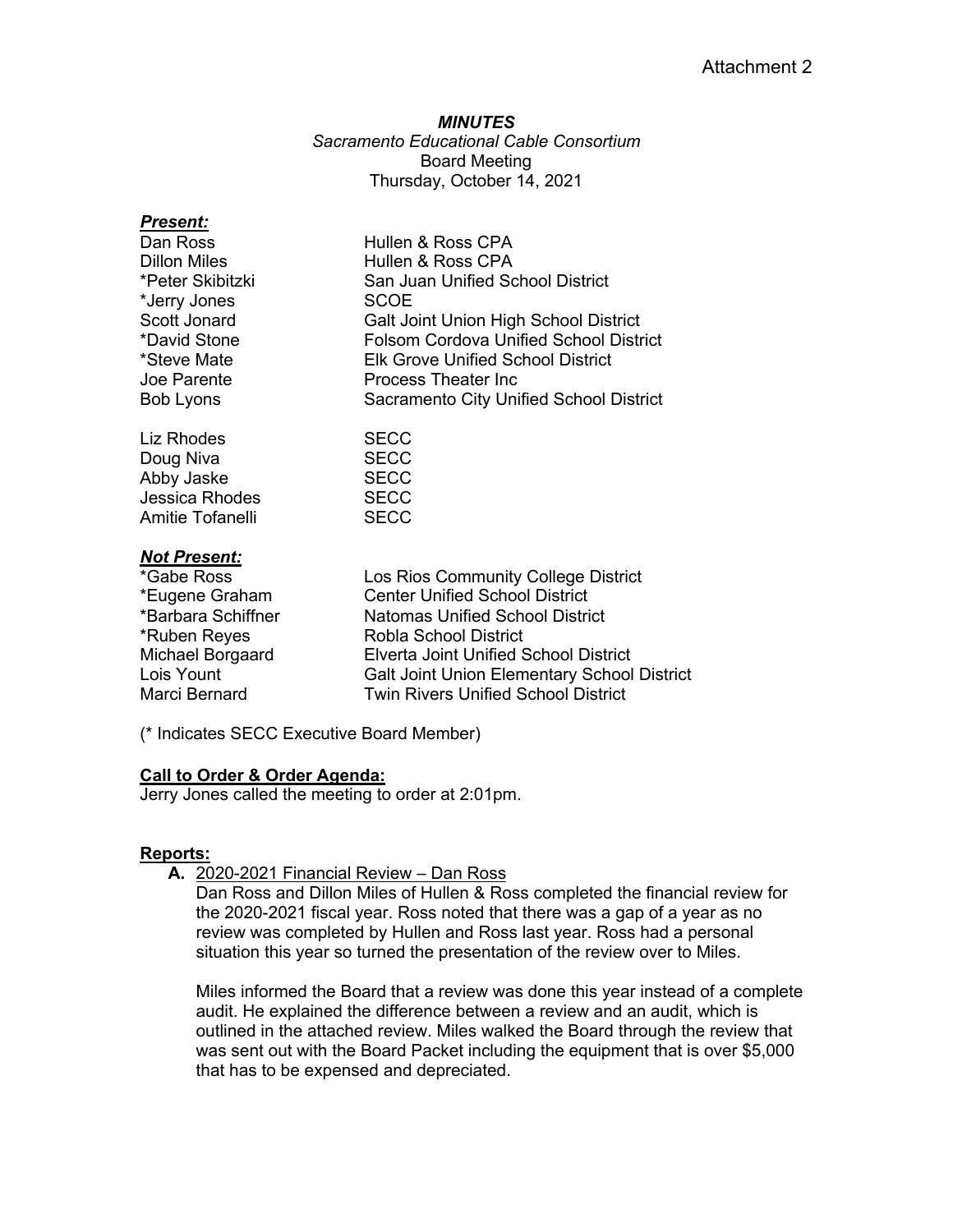Dan Ross explained the loss in CD's. The interest rates have dropped which caused a minimal gain that is used for fees for Hullen & Ross as well as account fees. Ross suggested possibly exploring other options for the funds and accounts given this information. The Board had originally decided to keep the funds in one account to ensure they were insured, but since the rates have decreased it might be in SECC's best interest to look at alternatives. Peter Skibitzki supported the idea of looking for other options with better gains, acknowledging the possible increase in risk.

Rhodes added that there is drastic difference in where SECC was at during the end of the fiscal year versus where the organization is today is. This difference is in available funds due to the completion of the backbone upgrade and savings that was used due to the Commission pushing back it's date of funding. Rhodes asked Ross to work with Skibitzki, herself and Jessica Rhodes to come up with a recommendation to present to the Board at the next meeting taking all of these items into consideration.

Skibitzki asked about equipment depreciation and when it would reach its full depreciation date. Miles explained that the PEG equipment is fully depreciated. There is \$1,800 that is not depreciated but will likely be fully depreciated by next year.

Jones asked about previous years funds. Rhodes explained that in previous years the accounts had been doing very well. Ross confirmed that it was in 2020- 2021 that the accounts drastically changed after the accounts had fully matured.

**B.** August Minutes

Jessica Rhodes will remove the note about roundtable sharing.

#### **C.** August Financial Report & October 21<sup>st</sup> Budget Revise

Rhodes added that the Commission did approve a COLA which is the revision that was made. There were a few small additions and changes to insurance and other items that will reflect actual funds coming in from the Commission in contrast to what was projected.

Steve Mate moved to accept the 2020-2021 Financial Review; David Stone seconded. The motion passed unanimously.

David Stone moved to accept the August Financial Report. Bob Lyons seconded, and the motion passed unanimously.

Peter Skibitzki moved to approve the August minutes; David Stone seconded. The motion passed unanimously.

Peter Skibitzki moved to accept the budget revision. Steve Mate seconded and the motion passed unanimously.

#### **BESTNet/Cable Commission Update:**

**A.** BESTNet MOU Renewal/Cable Commission Update Rhodes announced that the MOU and all attachments were received from Comcast today. There will be one final review by the SECC team. Jones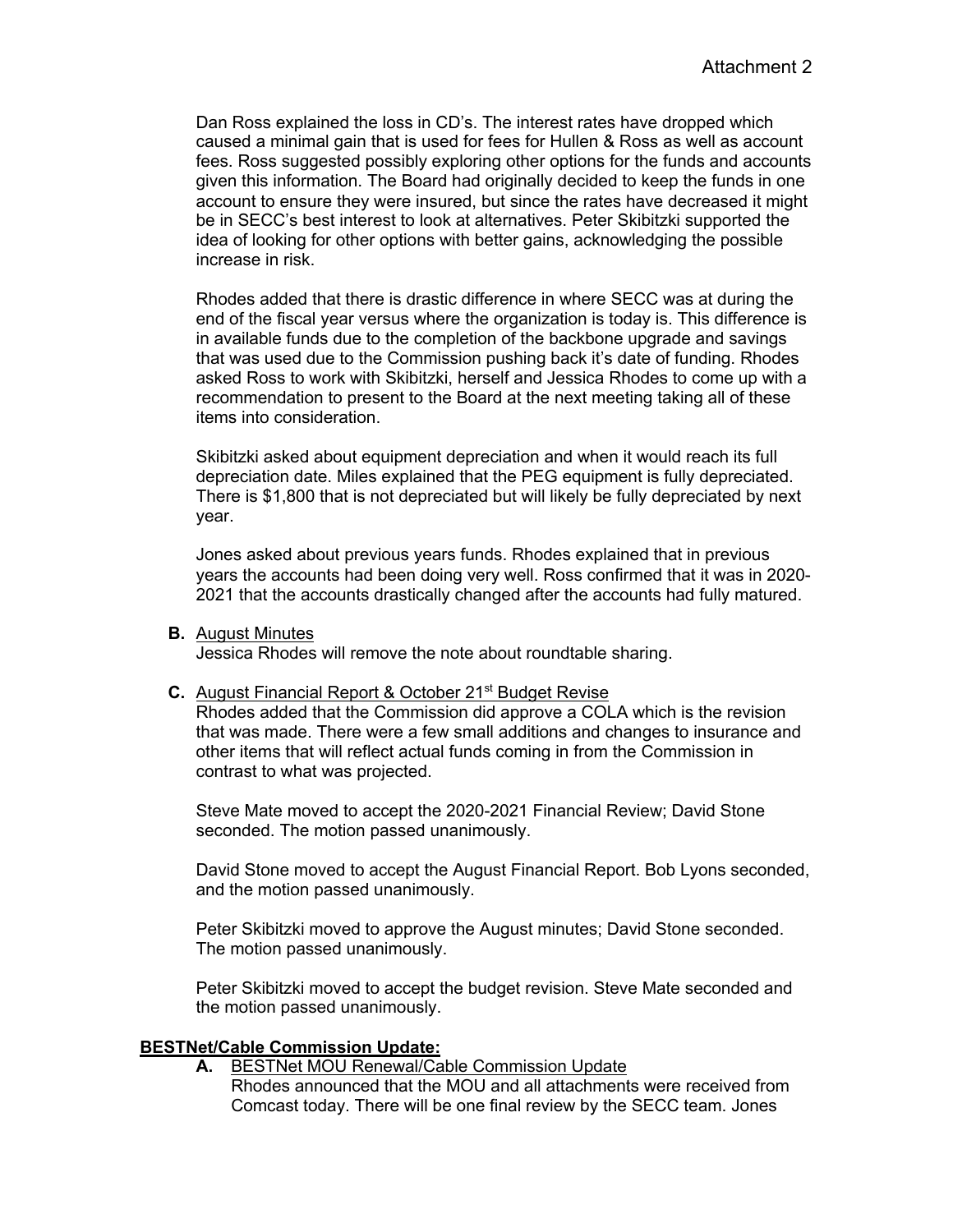added that the MOU is in a good place; the wait has been for the dark fiber agreement. Hopefully this will be the last version and SECC will be able to move forward. Jones suggested having a second meeting to go over all of the specifics and the best approach for moving forward. Rhodes congratulated the team and thanked them for keeping the agreement where it needed to be. Once the MOU is signed by SECC and the Commission the process should be close to an end. Everyone agreed that having the backbone prepaid and taken care of is worth the stress and challenges from over the last few years.

## **B.** Backbone Upgrade – Jerry Jones

Jones informed the Board that the team at SCOE has completed the upgrade on all of the links that have 100g. There were issues with three of the links (between San Juan, CSUS, Twin Rivers and Consolidated). The team had worked with Arista to find a solution, but the idea will not work for this situation. There is a new solution that will get 80g and is less expensive than previous option. It also provides the ability to upgrade beyond 80g in the future if needed. The solution is 8 10g connections that are aggregated. There will be no adjustments needed to the current equipment at districts. Jones added that is neat to see all the additional links that are now a part of the backbone, which builds more resiliency. Jones' plan is to work with Consolidated to get a second connection for all of these sites.

Skibitzki asked about the redundant link through CSUS. Jones announced that CSUS has approved the connection and the project is moving forward. The only stipulation is that the connection is separate. Plan is to move forward in April or June when E-Rate is approved. There is also the possibility of having a redundant connection at SCOE for CSUS.

Bob Lyons asked about the bandwidth for the whole county in terms of use. Jones will need to ask his team and come back to the Board. Lyons also asked about secondary link at Folsom Cordova. David Stone discussed challenges that have been faced and the fact that the connection will be secondary and weighted as such. The connection may be faster, but the district will stick with the connection directly to SCOE.

Peter Skibitzki moved to approve the use of BESTNet funds for additional backbone purchase. Steve Mate seconded and the motion passed unanimously.

# **Executive Director's Report:**

**A.** Programming Update:

Jessica Rhodes updated the Board on the recent programming activity including the release of the SECC Vault programs. These are historical videos that SECC has created over the years that still have relevant content that the team thought would be valuable to share. SECC will continue its tradition of a SEVA TV marathon on Thanksgiving Day. Rhodes will continue to send out monthly emails to Board members to keep them up to date on partnerships, productions and upcoming events.

**B.** SEVA Labs – Update: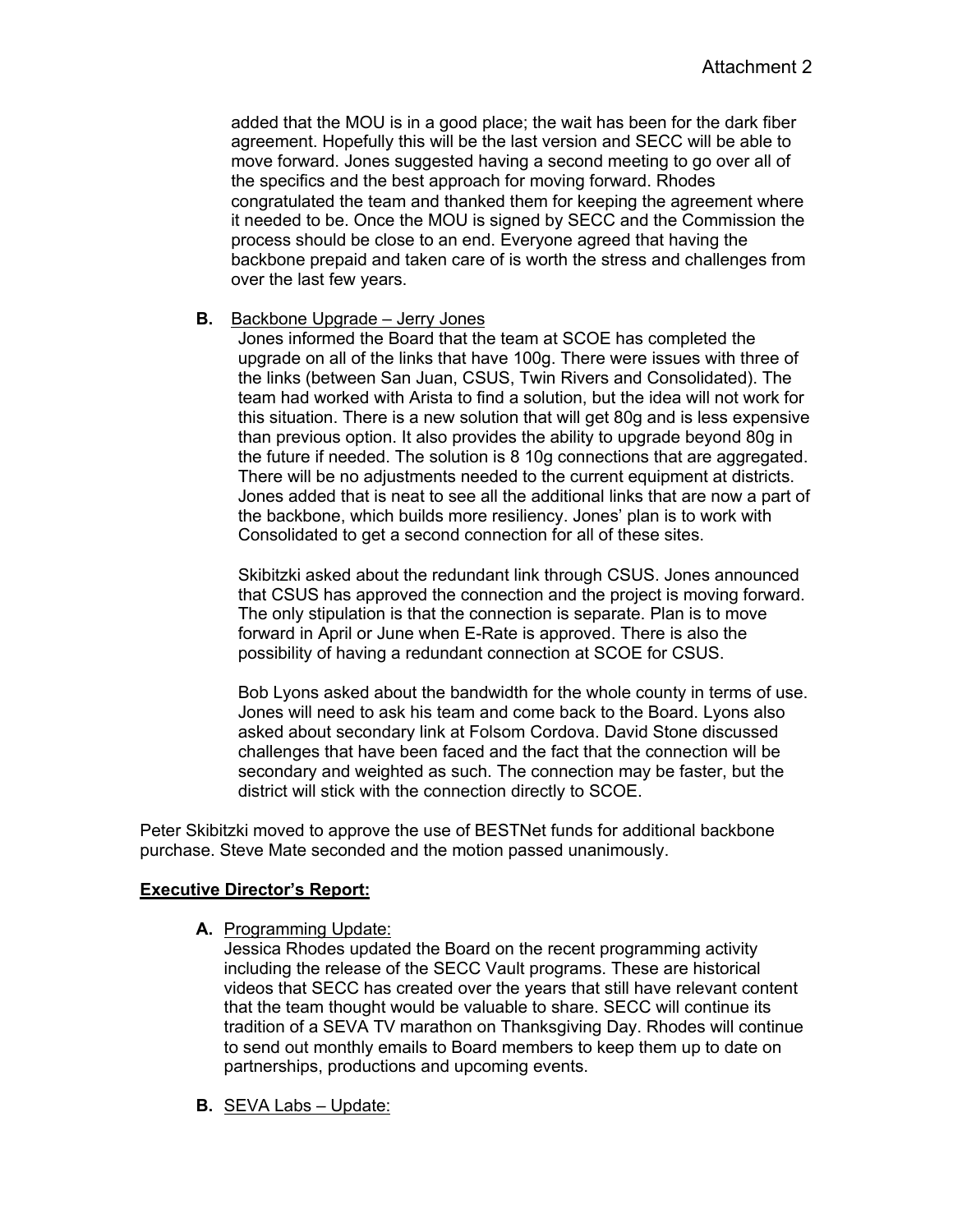Doug Niva reminded the Board of the SEVACON events that are being held once a month. The first event was hosted with Samara Jackson who is a Hollywood actress on Netflix. The SECC team as a whole enjoyed seeing the student's excitement. The next event will be at the end of November and will be an event on Sports Broadcasting with Scott Moak and Michele Dapper.

The first round of the SEVA Grant Program has come to a close. Niva informed the Board that this was the largest number of applications ever received. Niva and Nick Conklin have done about 44 site visits over the last month to help support teachers in getting their studios back up and running. Rhodes added how exciting it was to hear the teacher's excitement to be back in the classroom. Their enthusiasm was hart warming and motivational for the SECC team.

New to this year is SEVAFest which focuses on creating opportunities for students to get out into the community and capture stories. There were about 30 students at the first event which was held at the Capital Airshow. Niva shared a clip that Katherine Albiani students captured at the event. Niva also had a Zoom call with Natomas students today to do a review of the video they captured at the event. The next event will be on Sunday, October  $17<sup>th</sup>$ , at a Sac Republic Game. 88 students and parents are participating and will receive media credentials and participate in a press conference. The best student video from the event will be played back at the game on the  $30<sup>th</sup>$ . The student producers will be invited to attend the game as well.

**C.** Production Update: No production update was given.

#### **Committees:**

- **A.** Appoint Personnel Committee Jerry Jones is chair of the committee as Chair of the Board. Joe Parente also volunteered, and several members recommended Marci Bernard.
- **B.** Appoint Nominating Committee Steve Mate is chair of the committee as past chair of the Board. Scott Jonard and Peter Skibitzki volunteered to join as well.
- **C.** DMCC Next meeting: November 17, 2021
- **D.** Capital Region Technology Cohorts Next Meeting: January 21, 2021 The meeting was moved to January 14<sup>th</sup> per Jerry Jones' request.
- **E.** SEVA Teachers Next Meeting: November 8, 2021
- **F.** Family Engagement Next Meeting: November 4, 2021
- **G.** PIO Next Meeting: December 16, 2021

#### **Round Table Sharing:**